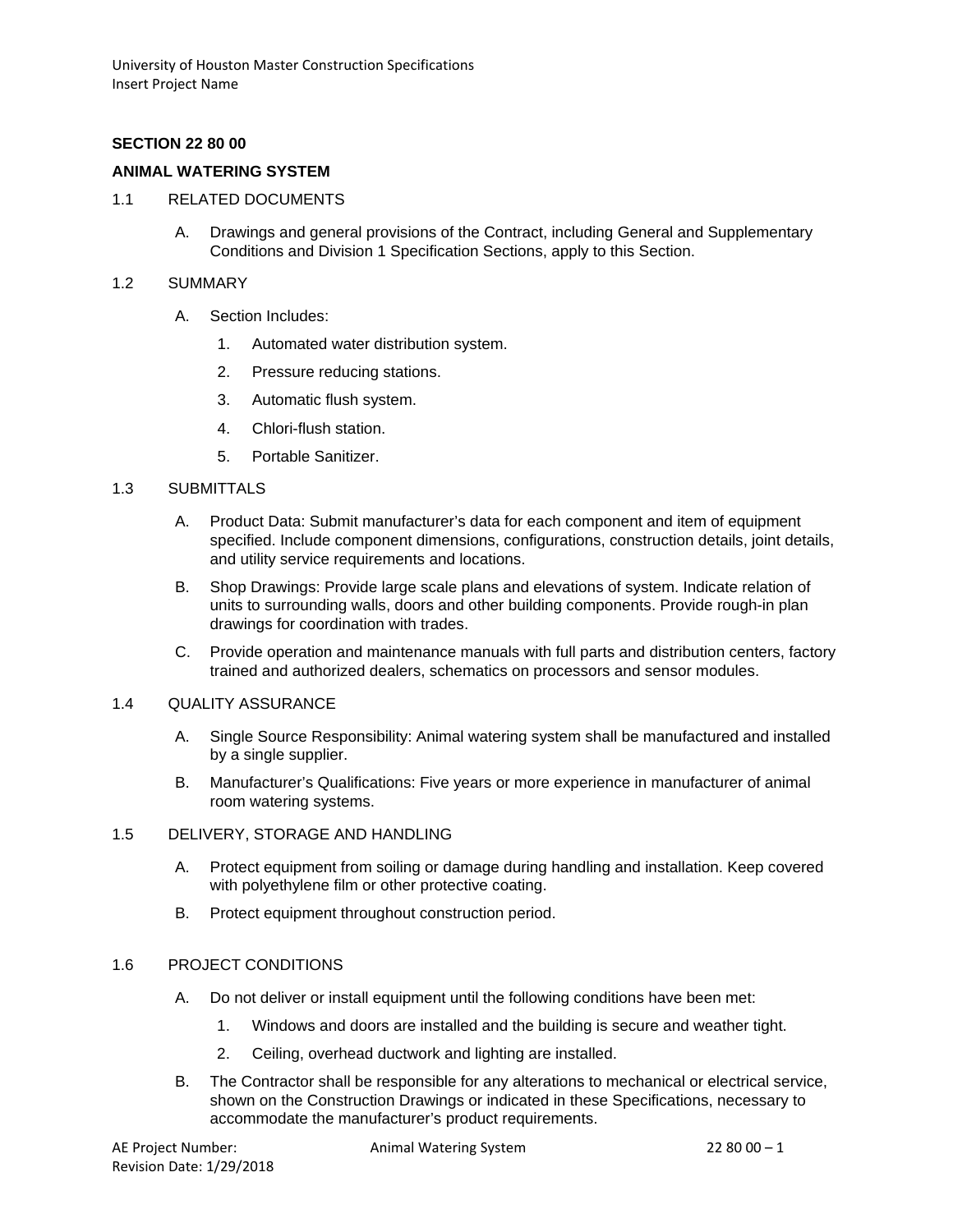### 1.7 WARRANTY

A. All equipment furnished under this Section of the Specifications shall be guaranteed, for a period of one year from the date of acceptance thereof, against defective materials, design and workmanship. Equipment Manufacturer's warranties shall be made to the benefit of the **Owner** 

## PART 2PRODUCTS

- 2.1 MANUFACTURER
	- A. Edstrom Industries, Inc. 819 Bakke Ave. Waterford, WI 53185-4299 (262) 534-5181
	- B. No substitutions will be allowed.

### 2.2 STAINLESS STEEL ROOM DISTRIBUTION SYSTEM

A. General

The stainless steel room distribution system is a water delivery piping system designed specifically for an animal automated drinking water system. The system operates normally at a low pressure of 3-5 psi, but is subjected to flushing pressures up to 50 psi.

- 1. The stainless steel room distribution system is a water delivery piping system designed specifically for an animal automated drinking water system. The system operates normally at a low pressure of 3-5 psi, but is subjected to flushing pressures up to 50 psi.
- 2. This specification applies to the receiving, handling, storage, and installation of stainless steel tubing and fittings for an animal drinking water system.
- 3. Furnish all materials in accordance with this specification and manufacture in accordance with applicable codes and standards.
	- a. ANSI/ASTM Standard A450 stainless steel tubing.
- 4. Purchase the complete piping system from a single manufacturer. Factory cut and fabricate tubing to system designed lengths, electropolish and passivate and then cap and/or seal in a bag and suitably box for shipping protection. Individually bag each fitting and suitably box for shipping protection.
- 5. Inspect shipping cartons upon delivery for damage and material cleanliness. Report promptly to the manufacturer any damaged material.
- 6. Handle tubing to avoid bending or damage. Keep materials clean and free from grease and oil. Store all tubing and fittings in their original package until ready to use.
- 7. Store all system material in an area segregated from other construction material. Choose a location inside a building protected from any corrosive atmosphere. Limit access to protect against physical damage, loss and contamination.

#### B. PRODUCTS

1. Room Distribution piping and fittings

Distributes water from a pressure reducing station into and around each animal room and to flush drain points. Pressure rating is 200 psi minimum. Use piping/fitting design to allow mechanical dismantling for repair or replacement of individual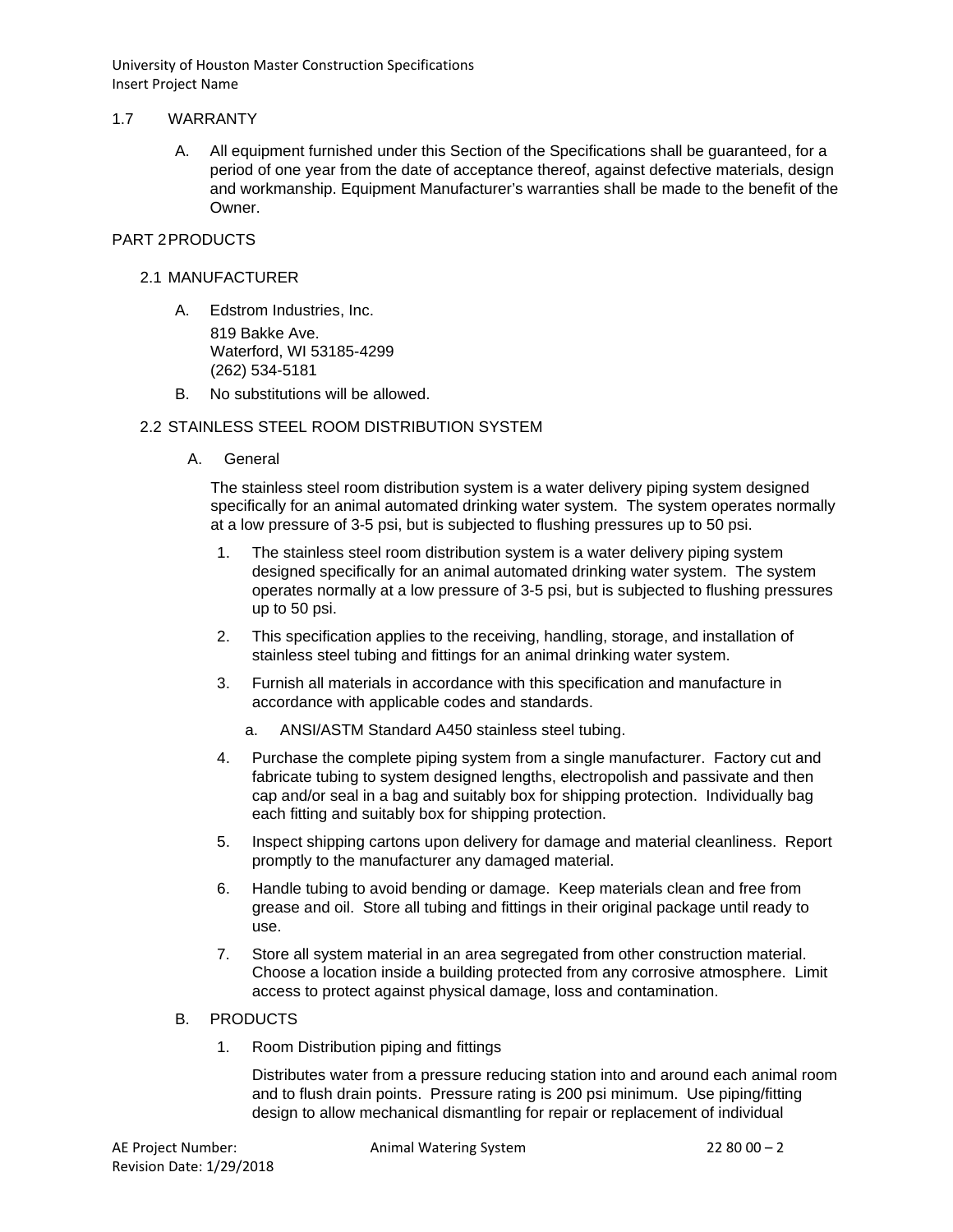components. Soldered, brazed or adhesive bonded joints are not permitted. Electropolish externally and passivate all water contact surfaces to attain a uniform oxide inactive surface film.

- a. Stainless steel welded tubing
	- 1) .50" OD x .035" wall
	- 2) 316 L grade
- b. Electropolish/passivation process
	- 1) Electropolish in 135°F solution of 65% phosphoric 35% sulfuric acid
	- 2) Passivate in 105°F solution of 20% nitric 80% water
	- 3) Final rinse with 125°F Reverse Osmosis water to remove all chemical residues
	- 4) Electropolish and passivate after all fabrication and welding
- c. Coupling, elbow, tee fittings
	- 1) Clean Fitting or equivalent sanitary type
	- 2) 316 L grade stainless steel
	- 3) ID: .43" to exactly match tubing ID
	- 4) Electropolish both internally and externally and passivate in accordance with 2.1.2 to a finish of 32 RA or better on all water contact surfaces
	- 5) Joint Seal
		- a) High grade FDA approved silicone
		- b) Seal edge width: .05"
		- c) ID: .43" for flush internal joint
		- d) Ferrule: 316 Stainless Steel
		- e) Retainer hex nut: 303 stainless steel
- d. Interconnect Station (I/C) Assembly
	- 1) Prefabricated piping assembly with a Quick Disconnect (QD)/half coupling fitting welded to one end
	- 2) Clean Fitting connection or equivalent sanitary type
	- 3) QD Type: Industry Standard 1/4" universal style socket
	- 4) Design characteristics in accordance with 2.1.3 with base fitting of QD welded at branch port
	- 5) QD base fitting
		- a) 316 L grade stainless steel
		- b) Fitting length of 1.03" from tubing ID to QD seal
	- 6) QD components
		- a) 316 grade stainless steel
		- b) Electropolish both internally and externally and passivate in accordance with 2.1.2 to a finish of 32 RA or better on all machined water contact surfaces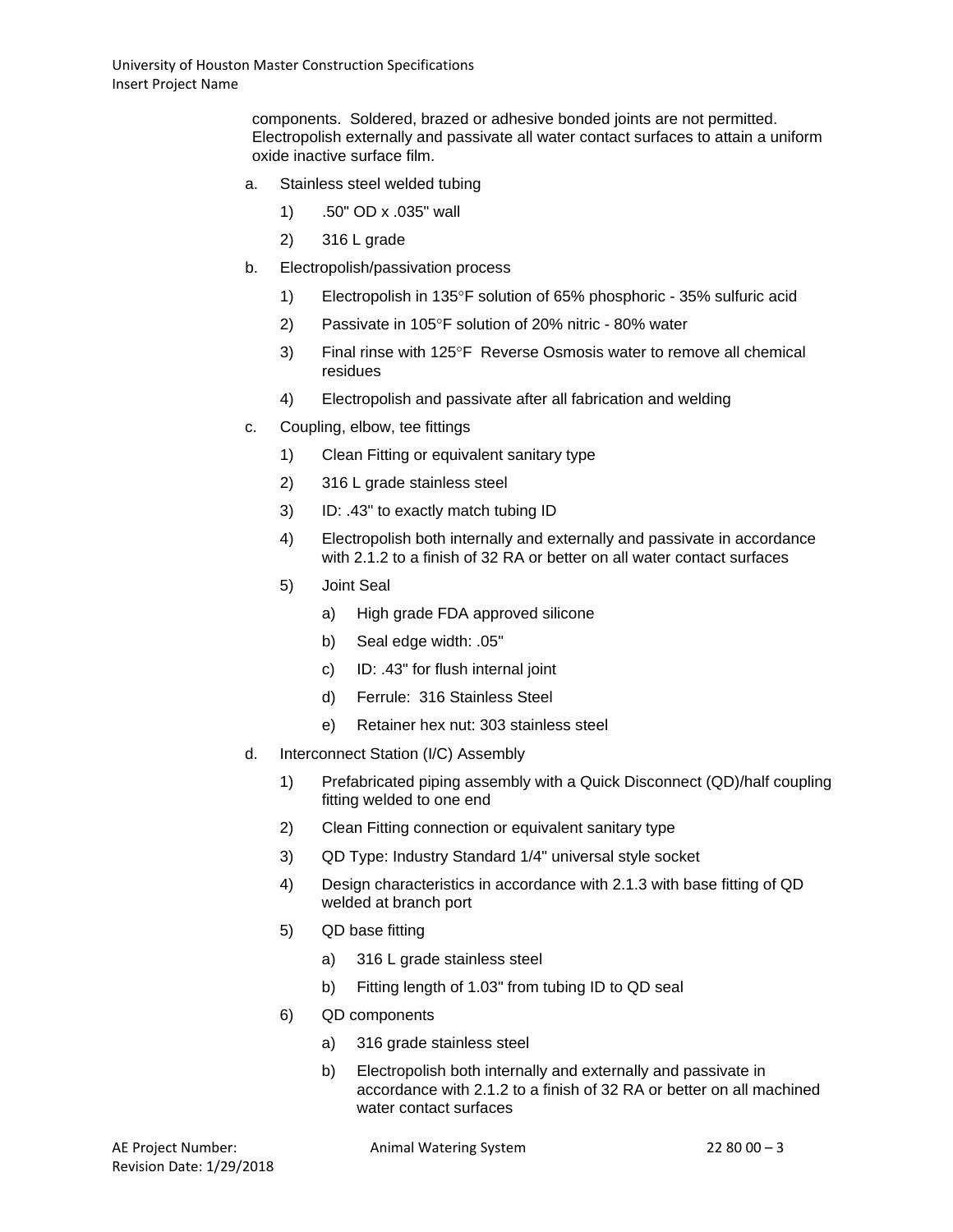- c) QD Seal: High grade FDA approved silicone
- 7) Debur open end of pipe to make it Clean Fitting ready for field assembly
- e. Pipe/Coupler Assembly
	- 1) Prefabricated piping assembly with a half coupling fitting welded to one end
	- 2) Clean Fitting connection or equivalent sanitary type
	- 3) Design characteristics in accordance with 2.1.3
	- 4) Debur open end of pipe to make it Clean Fitting ready for field assembly
- 2. Interconnect station (I/C)

Located in each animal room as shown on drawings and/or to adequately accommodate manifold connection for mobile or stationary racks or kennel/pen arrangements.

- a. I/C Connection: Edstrom I/C Assembly with universal style QD socket for hose connection
- b. Use Pipe/Coupler assembly for all piping runs not requiring I/C connections.
- 3. Detachable Kynar recoil hose

Animal rack water supply hose assembly which can be detached from the room piping for sanitization or during periods of non-use.

- a. Tubing coil: Black PVDF (Kynar) (3/8" OD x 1/4" ID, NSF standard 61, FDA grade, chlorine tolerance of .5 to 50 ppm)
- b. Extended Reach: 6 feet
- c. Autoclavability: Maximum temperature of 250°F
- d. Quick disconnect couplings Universal style
	- 1) QD plug on upper end
	- 2) QD socket on lower end
	- 3) 316 grade stainless steel
	- 4) Electropolish both internally and externally and passivate in accordance with 2.1.2 to a finish of 32 RA or better on all machined water contact surfaces
	- 5) QD Seal: High grade FDA approved silicone
	- 6) Push lock barb connection
- e. Stainless steel spring supports (3" long) both ends.
- 4. Detachable Primate Hose

Animal rack water supply hose assembly which can be detached from the room piping for sanitization or during periods of non-use.

- a. Tubing: Black PVDF (Kynar) (3/8" OD x 1/4" ID, NSF standard 61, FDA Grade, chlorine tolerance of .5 to 50 ppm)
- b. Hose Length: 5'
- c. Autoclavability: Maximum temperature of 250°F
- d. Quick disconnect couplings Universal style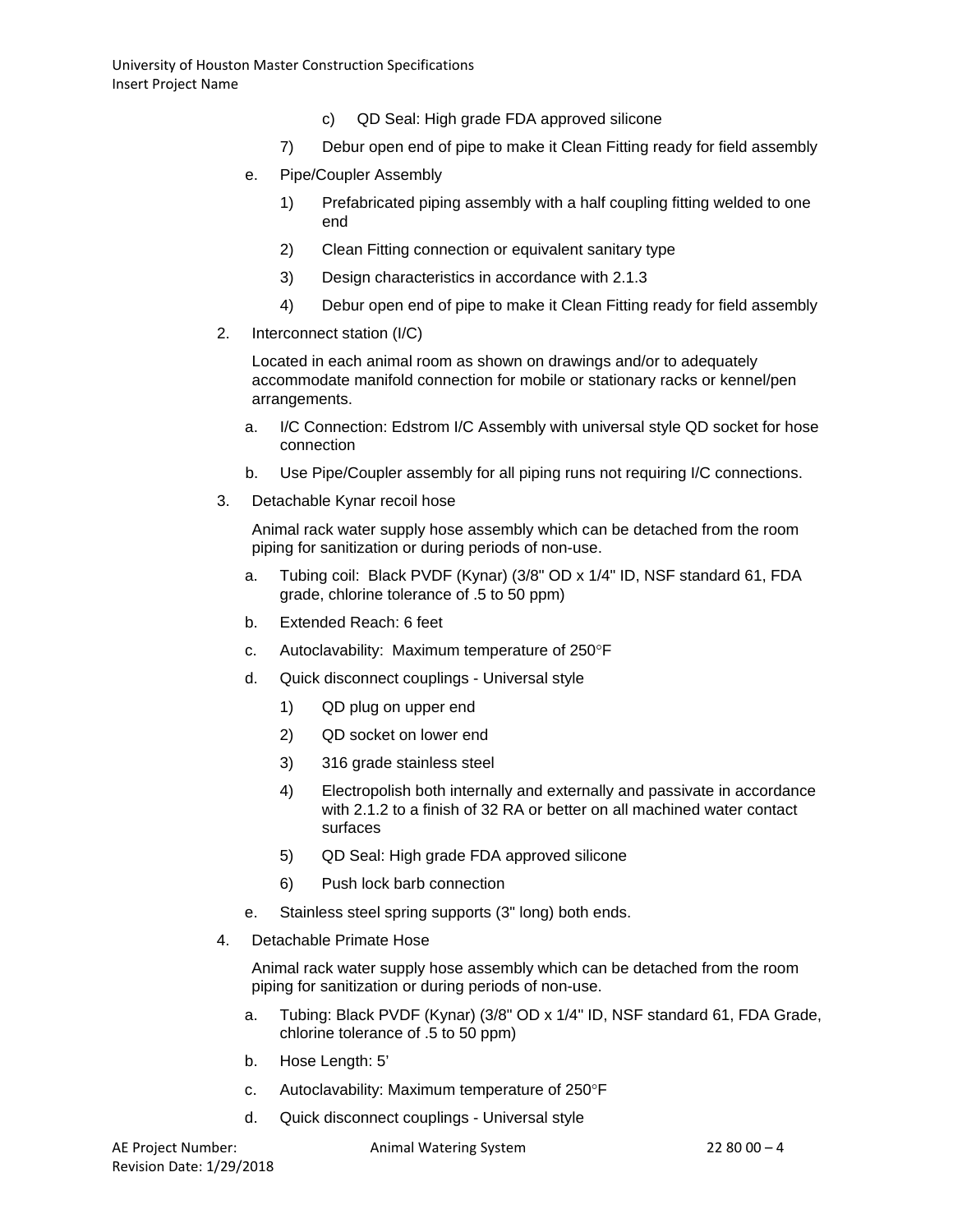- 1) QD plug on upper end
- 2) QD socket on lower end
- 3) 316 Grade stainless steel
- 4) Electropolish both internally and externally and passivate in accordance with 2.1.2 to a finish of 32 RA or better on all machined water contact surfaces
- 5) QD Seal: High grade FDA approved silicone
- 6) Push lock barb connection
- e. Stainless steel spring wire guard secured to fittings at each end.
- 5. Detachable Dog Flex Hose

Kennel/pen manifold water supply hose assembly which can be detached from the room piping for sanitization or during periods of non-use

- a. Tubing: Black PVDF (Kynar) (3/8" OD x 1/4" ID, NSF standard 61, FDA Grade, chlorine tolerance of .5 to 50 ppm)
- b. Hose Length: As shown on drawing
- c. Autoclavability: Maximum temperature of 250°F
- d. Quick disconnect couplings Universal Style
	- 1) QD plug on upper end
	- 2) QD socket on lower end
	- 3) 316 Grade stainless steel
	- 4) Electropolish both internally and externally and passivate in accordance with 2.1.2 to a finish of 32 RA or better on all machined water contact surfaces
	- 5) QD Seal: High grade FDA approved silicone
	- 6) Push lock barb connection
- e. Stainless steel spring supports (3" long) both ends.
- 6. Solenoid Flush Valve

Solenoid valve located down stream from the water supply rack connection points at the terminating end of each room distribution piping run for Room Distribution Flushing or in the flush drain header at each rack location for On-Line Rack Flushing.

- a. Body Material: Electro-polished 316 stainless steel
- b. Input power: 24 VDC, 0.5 amp
- c. Watertight junction box connection with screw connectors
- d. Coil: Epoxy encapsulated one piece
- e. Ports: 3/8" FPT
- f. Diaphragm: Teflon
- 7. Rack Flush Recoil Hose

Animal rack flush hose/check valve/fitting assembly that connects the terminating point of the rack manifold to the drain header. QD plug on lower end of hose to plug into supply line/recoil hose QD socket when rack position is vacant.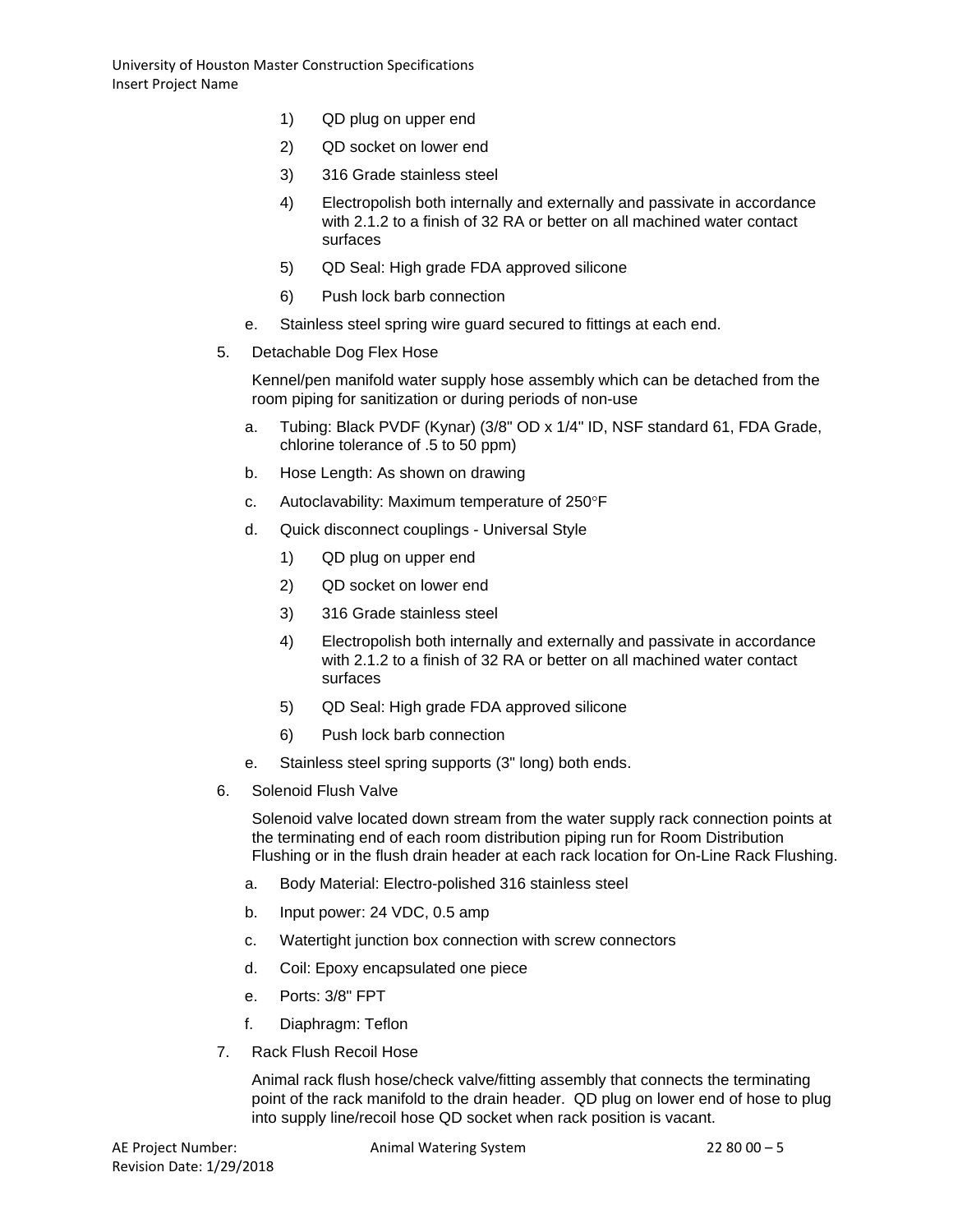- a. Tubing coil: Black PVDF (Kynar) (3/8" OD x 1/4" ID, NSF standard 61, FDA grade, chlorine tolerance of .5 to 50 ppm)
- b. Extended Reach: 6 feet
- c. Autoclavability: Maximum temperature of 250°F
- d. Hose Fittings
	- 1) Swivel nut with o-ring seal on upper end
	- 2) QD plug on lower end Universal style
	- 3) 316 grade stainless steel wetted parts
	- 4) Push lock barb connection
- e. Stainless steel spring supports (3" long) both ends.
- f. Check Valve
	- 1) Polyproplene body
	- 2) EPDM O-ring seal
	- 3) Stainless steel spring
- 8. Capabilities and Features
	- a. Stainless steel tubing and fittings to be passive in tap water, 10 ppm chlorinated water or 2.5 pH acidified water
		- 1) Edstrom Clean Fitting design provides a consistent, smooth, inside diameter conduit for unobstructed water flow throughout the system piping.
		- 2) Edstrom Clean Fitting seal design assures that no cracks or crevices exist between edge of tubing and mating fitting shoulder when fitting is fully assembled
		- 3) Pocket created by the QD port in the I/C Assembly to be less than 2-1/2 tubing diameters long to allow for water exchange during flushing and to minimize the opportunity for microbial growth

### C. EXECUTION

- 1. Perform installation with factory certified technicians on the Clean Fitting system or prequalify/train on-site technicians with factory authorized personnel. Instruct on all aspects of cutting tube, deburring, tube bending and Clean Fitting assembly.
- 2. Fabrication
	- a. Factory debur ends of cut tubing so it is ready to assemble into the Clean Fitting
	- b. Make field cuts with a stainless steel tubing cutter supplied by the system manufacturer and used only on stainless steel and chamfer outside and inside edges per assembly instructions 4230-MI4160 to remove any burrs.
	- c. Make square cuts to accurate lengths and assemble joints tightly.
	- d. Use tube bending whenever possible for corners and offsets with a bender supplied by system manufacturer and used only on stainless steel.
- 3. Installation and Mounting
	- a. Attach tubing to the wall, ceilings or other suitable support structure with 18 GA stainless steel clamps and other appropriate brackets. Use stainless steel mounting hardware.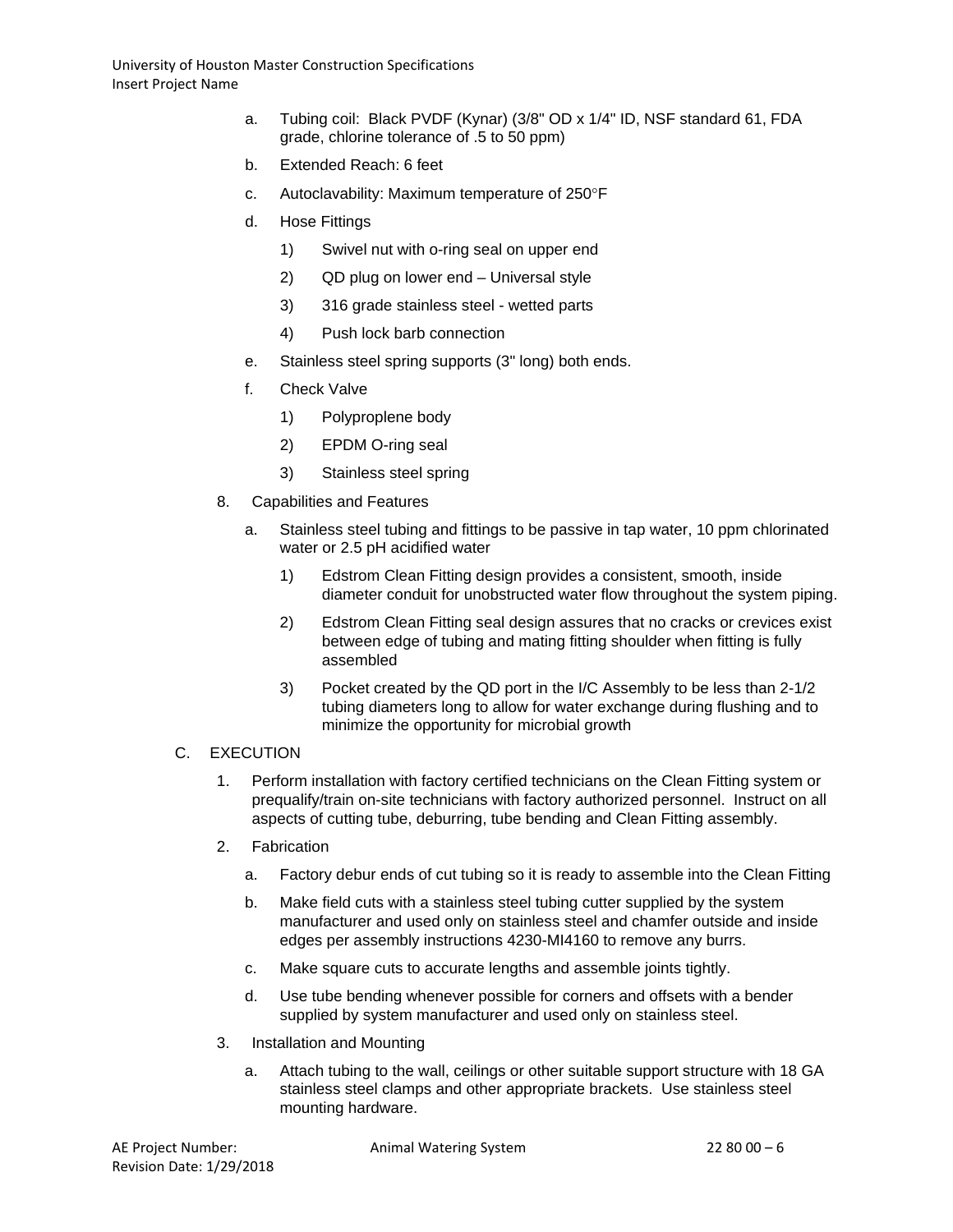- b. Provide a 2-hole clamp at each I/C station within 2" of the QD fitting to provide adequate rigidity and support. Provide one-hole clamps at all other mounting points where suitable support can be attained. Space clamps not to exceed 36".
- c. Provide plastic stand-off spacers under each clamp for wall mounting applications to mount piping off the wall by 1/2" with plastic screw anchors and stainless steel self tap screws (#10 x 1-1/4").
- d. Install the entire piping system at a consistent level throughout at a height of 84" to 96" above the floor. Limit any rises and drops.
- e. Provide a stainless steel wall plate on each side of the wall for wall break penetrations. Use silicone sealant to affix the plate to the wall and to make an air tight seal around the pipe. Avoid any mechanical joints inside walls. Do not use wall sleeves.

## 2.3 PRESSURE REDUCING STATIONS

A. GENERAL

The Pressure Reducing Station is a panel assembly to provide animal drinking water at a normal operating pressure of 3-4 +/-1/2 psi with a minimum flow of one gallon per minute.

- 1. Model 8550 digital display station with auto flush and monitoring sensors.
- B. PRODUCTS
	- 1. Enclosure/Panel

All parts shall be constructed of 18 gauge 300 Series Stainless Steel, except back panel of 16 gauge, with commercial satin finish on all exposed surfaces. The two gasketed doors shall have stainless hinges at each side to swing open and provide full access to all components.

- a. Surface Mount Cabinet: 16" H x 25.5" W x 6.5" D
- b. Recessed Back Box: 16" H x 25" W x 6" D
- c. Recessed Door Frame: 17.5" H x 26.5" W
- 2. Display/Interface Module

Door mounted with digital readout of system pressure and LED Indicators for function status

- a. Enclosure- ABS plastic, water resistant
- b. 3-Character Display with pressure reading in psi, kPa/bar
- c. Signal outputs for digital or network system connections
- d. Output: 24vdc to solenoid valve
- e. Inputs: Pressure transducer, flow switch
- f. LED Indicators: High and low pressure, flow, solenoid power and service
- g. Plug-in cable connectors
- 3. Wetted Components
	- a. Piping, Fittings, Valves, etc.
		- 1) Piping: 1/2" O.D. Tubing- 316L Stainless Steel
		- 2) Fittings: Thread/Clean Joint Compression- 316L Stainless Steel
		- 3) Shut-off Valve: Ball Valve- 316 Stainless Steel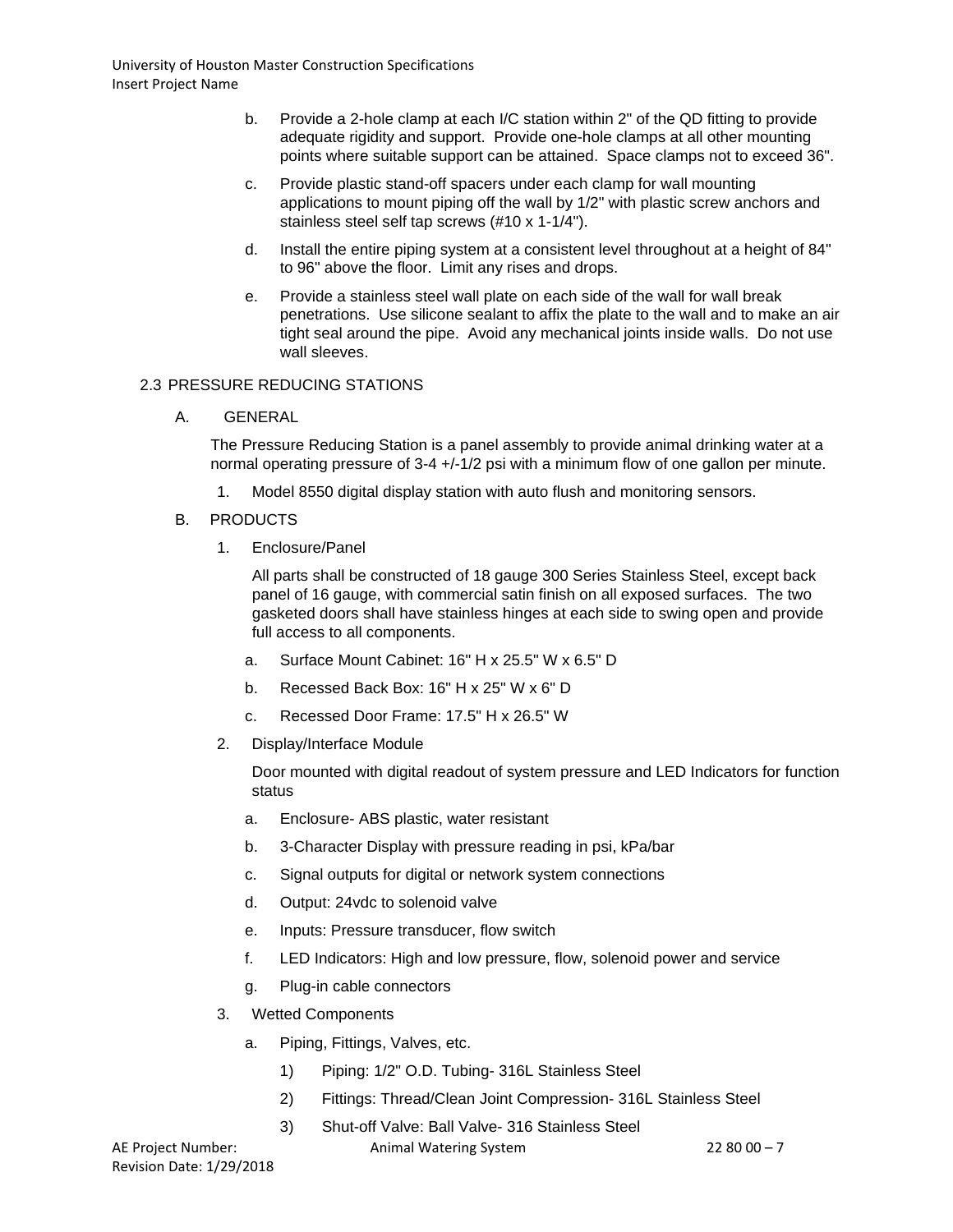- 4) Flexible Hose: Silicone Hose reinforced with polyester braid
- 5) Inlet Connection: Clean Joint Fitting- 1/2" Tube x 1/2" MPT
- 6) Outlet Connection: Flexible Hose with Clean Joint Fitting for 1/2" Tube
- b. Water Filter- 5" Housing standard (other options available)
	- 1) Housing: Polypropylene with 3/8" FPT ports
	- 2) Replacement Cartridge: 5 micron spun polypropylene
	- 3) Flow Rate: 5 GPM at 50 psi
	- 4) Screen: 50 mesh Stainless Steel (Unfiltered models only)
- c. Pressure Regulator- High flow design
	- 1) Materials- wetted parts
		- a) 316 Stainless Steel
		- b) Diaphragm: Silicone, 6" diameter
		- c) Seat: Silicone
	- 2) Ports: 1/2" MPT inlet, 3/4" MPT outlet
	- 3) Pressure capacity: 75 psi (max) inlet
	- 4) Low Pressure Unit:
		- a) Range: 2-8 psi adjustable outlet
		- b) Standard setting: 3 psi
		- c) Flow rate: 10 GPM @ 3 psi setting
	- 5) High Pressure Unit
		- a) Range: 4-17 psi adjustable outlet
		- b) Standard setting: 15 psi
		- c) Flow rate: 14 GPM @ 10 psi setting
- d. Pressure Transducer (CE Approved)
	- 1) Range: 0-25 psi (0.5% accuracy)
	- 2) 316 Stainless Steel wetted parts
- e. Flow Switch Non-Adjustable (UL Recognized)
	- 1) Wetted materials: Ryton-R4 and 316 Stainless Steel
	- 2) Flow rate actuation of Switch: 80 +/- 20ml/min.
	- 3) Switch Function: N.O. (normally open with no flow)
	- 4) Switch Rating: SPST .17 amp at 120 Volts AC
- f. Solenoid Valve Normally closed (UL Listed)
	- 1) Wetted Materials: Electro-polished 316 Stainless Steel Body:
	- 2) Ports: 3/8" FPT
	- 3) Coil: Epoxy encapsulated one piece 24 vdc, .5 amps

# 2.4 RECOIL HOSE FLUSH STATION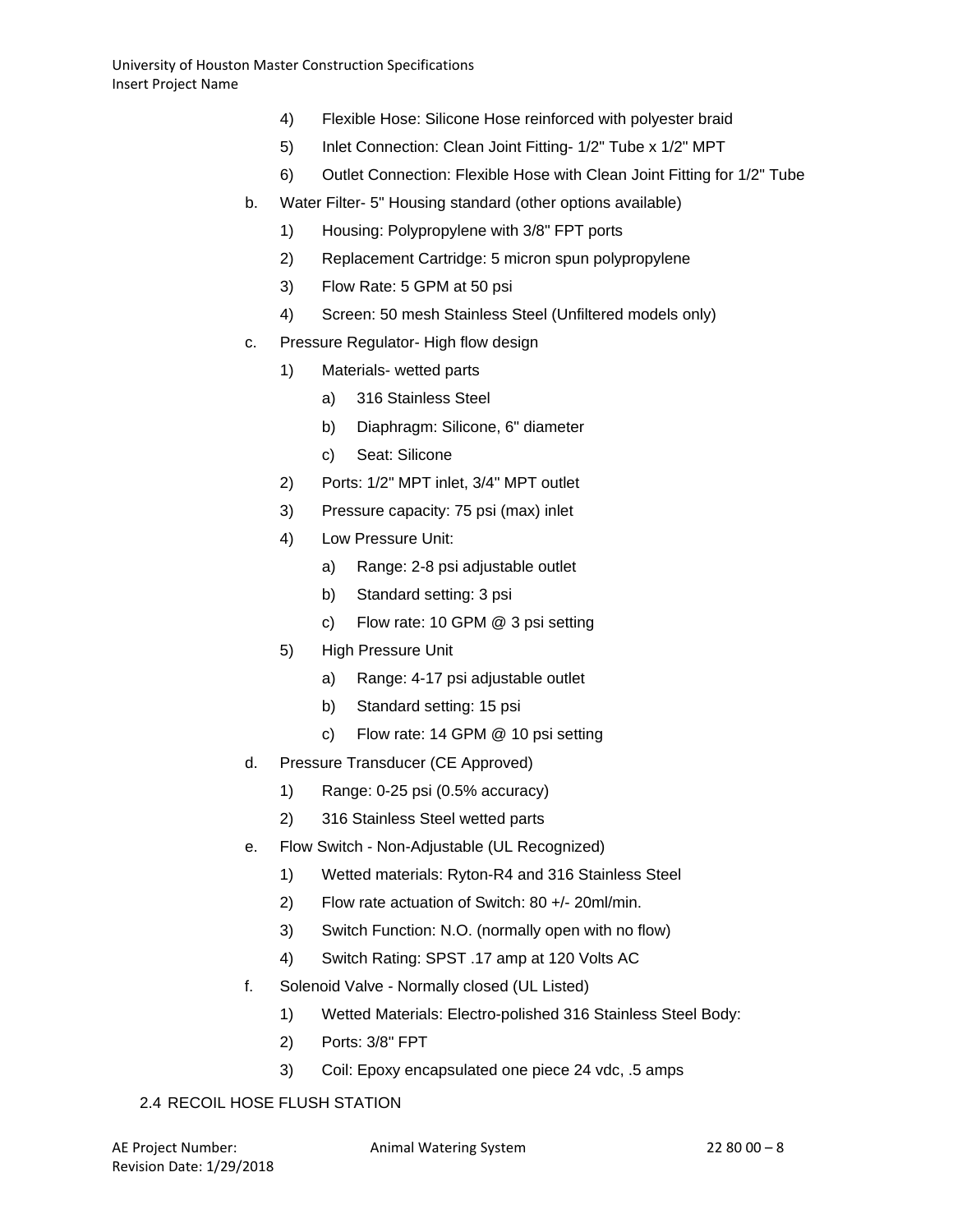## A. GENERAL

The Recoil Hose Flush Station shall be a panel assembled, self-contained unit designed for wall-mounting. It shall provide a method to internally flush up to six Detachable Recoil Hoses at one time. The flushing procedure involves connecting up to six recoil hoses to the Flushing Station and flushing them with water and then evacuating the hoses with compressed air. This may be accomplished manually with Model 2450 or automatically with Model 5480. Periodic flushing may control bacterial growth in the recoil hoses. For more effective bacterial control, the recoil hoses can be chlorine sanitized by installing a separate Chlorine Injector Station (P/N 7130-6574-301 or 302) in the feed water line to the Recoil Hose Flush Station. The auto model is UL LISTED.

- 1. Model 2450 Manual Flush Station (P/N 7300-2450-201) with stainless steel ball valves
- 2. Model 5480 Automated Flush Station (P/N 7300-5480-301) with GP Controller and stainless steel solenoid valves
- 3. Approximate overall dimensions: 35" high x 25" wide x 6-1/2" deep
- B. DESCRIPTION OF OPERATION

The Recoil Hose Flush Station is designed to flush up to six recoil hoses with water or a sanitizing solution (with separate Chlorine Injector Station) and then evacuate the hoses with compressed air. The Manual Flush Station has ball valves which are turned manually to introduce either water or air. The Automated Flush Station is equipped with a GP Controller with user-settable times which controls two solenoid valves. This permits the flush sequence to be completed by just pushing one button. The GP Controller has both 2 cycle and 4-cycle operation. Two-cycle operation has the capabilities to control the length of a plain water flush and air evacuation. Four-cycle operation is selected when the water supply is chlorinated to sequence through 4 timed steps: initial flush, soak period, second flush, and air evacuation.

- 1. Operating Parameters
	- a. Water Supply Pressure: 40-60 psi/75 psi maximum
	- b. Water Supply Flow: 4 gpm minimum
	- c. Compressed Air: Clean, oil free
	- d. Compressed Air Pressure: 15-60 psi/75 psi maximum
	- e. Compressed Air Flow: 10 cfm (cubic feet per minute)
- C. EQUIPMENT AND COMPONENTS
	- 1. Panel
		- a. Size: Approximately 35" H x 25" W
		- b. Material: 300 series 18 gauge stainless steel with pre-punched holes for mounting screws.
	- 2. Wetted Components
		- a. Piping: 1/2" OD Tubing 316SS
		- b. Fittings: Thread/Compression Type 316SS
		- c. Check Valves (air and water inlet)
			- 1) Model 2450: 316 Stainless Steel
			- 2) Model 5480: 316 Stainless Steel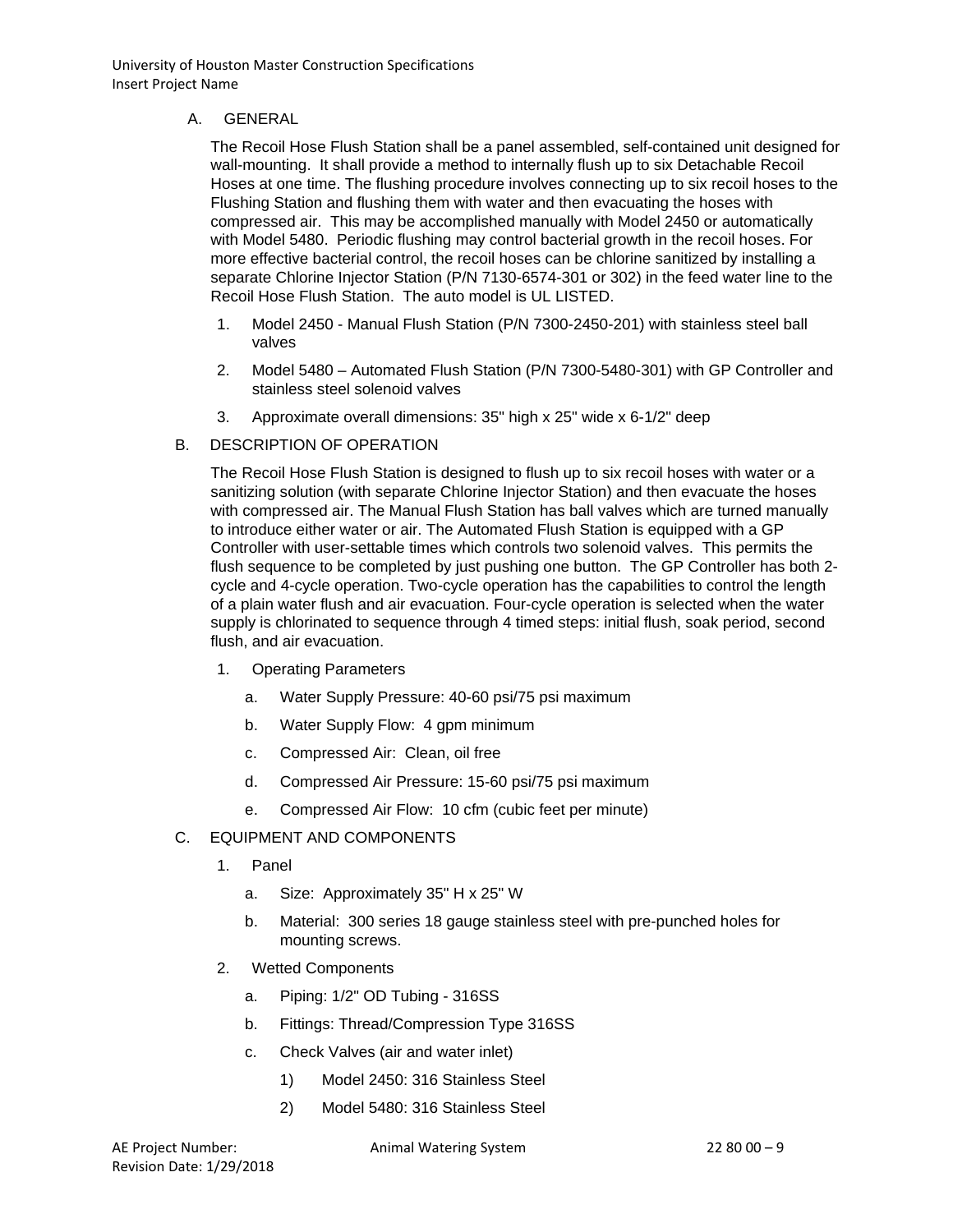- d. Quick Disconnects:
	- 1) Material: 316 Stainless steel (wetted parts only)
	- 2) Style: Universal with ball check in QD plug
- e. Valves:
	- 1) Model 2450: Manually operated Stainless Steel- 90 degree turn ball type.
	- 2) Model 5480: Solenoid operated Stainless Steel 115 VAC 50/60 Hz normally-closed pilot-operated type.
- f. Plumbing Connections:
	- 1) Water/Air Inlet: Flange with swivel nut for 1/2" MPT adaptor
	- 2) Drain: 1/2" OD 316 Stainless Steel Compression fitting with 15' of drain piping.
- 3. Control Panel (Model 5480 only)
	- a. Enclosure: Nema 12, Size 10-1/2" H x 8-1/2" W x 5" D 304 Stainless Steel
	- b. Electrical Requirements: 115 VAC, 50/60 Hz, single phase, 1 amp with ground fault interrupter (GFI circuit) required (must be hard wired)
	- c. GP Controller Features
		- 1) Start and Reset Buttons
		- 2) 32-character Liquid Crystal Display (LCD)
		- 3) Power and Alarm indicator lights
		- 4) Audible Alarm with Silence Button
		- 5) Keypad with dome switches
		- 6) Selectable 2-cycle and 4-cycle flush modes
		- 7) Cycle settings:

| Flush 1:                | preset to 2 min, range 1-9 min   |
|-------------------------|----------------------------------|
| Soak (4-cycle only):    | preset to 30 min, range 1-99 min |
| Flush 2 (4-cycle only): | preset to 2 min, range 1-9 min   |
| Air Evacuate:           | preset to 15 sec, range 1-99 sec |
|                         |                                  |

# 2.5 CHLORI-FLUSH STATION

A. GENERAL

The Chlori-Flush Station shall be a panel assembled self-contained unit designed for wall mounting. It will provide chlorinated water at an operating pressure of approximately 17 psi for flushing and sanitizing mobile rack manifolds. Both models are UL LISTED.

The flush station shall consist of a metering pump, a 4 gallon tank, a flow switch, an inlet water filter/mixing tube, pressure regulator, wall mount hardware, a poly recoil hose with quick disconnect on the outlet side for connection to the mobile rack watering manifold and a solenoid valve and GP Controller for either 1-cycle or 3-cycle operation.

- 1. Model2494 Automated Flush Station with stainless steel solenoid valve and GP Controller, for tapwater or purified water supply (P/N 7310-2494-305)
- 2. Approximate overall dimensions: 40" high by 37" wide by 10" deep.
- B. DESCRIPTION OF OPERATION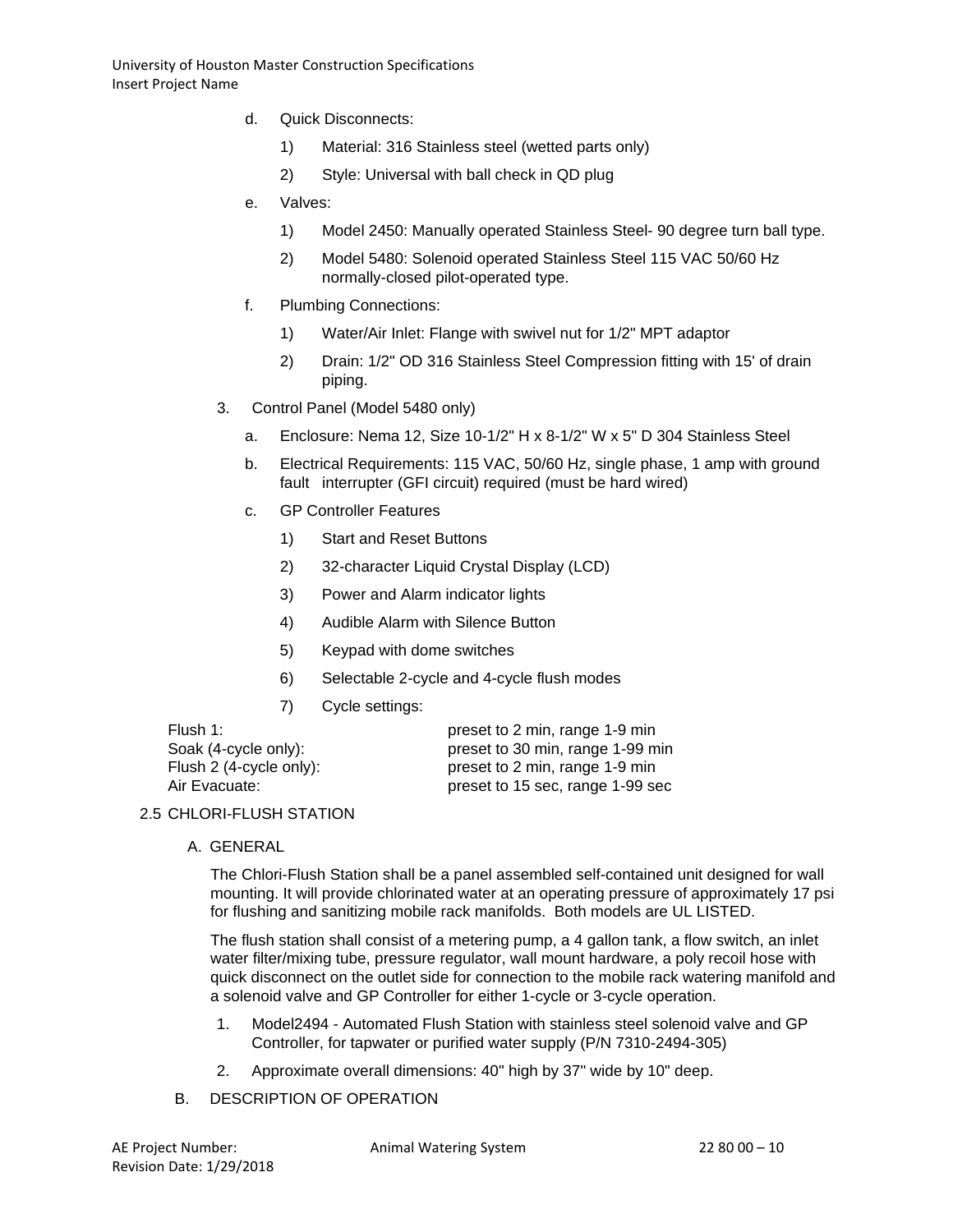The Chlori-Flush Station is designed to mix a sodium hypochlorite solution into the water flow. When a rack manifold is connected to the Chlori-Flush Station and water flow is detected by the flow switch, the metering pump will start injecting the chlorine solution. The pump will keep operating until the preset time has elapsed (automatic units) or water flow stops. The sodium hypochlorite solution is held in a 4-gallon polyethylene tank.

The Automated Chlori-Flush Station uses the Edstrom Industries GP Controller to control and monitor both 1-cycle and 3-cycle operation. One-cycle operation controls the length of flush time only. Three-cycle operation sequences through 3 timed steps: initial flush, soak period, and final flush.

- 1. Operating Parameters
	- a. Water Supply Pressure: 25 psi minimum/75 psi maximum
	- b. Water Supply Flow: 2 gpm minimum
	- c. Water Supply Temperature:  $40-120^{\circ}F(4 49^{\circ}C)$
	- d. Flush Station Output Pressure: 15-17 psi
	- e. Flush Station Output Flow: 0.25 gpm minimum, 1.0 gpm typical
	- f. Chlorine Concentration: 20 ppm recommended, adjustable
	- g. Flush Cycles per tank: One full tank will treat approximately 720 gallons of water at 20 ppm or 1300 gallons at 10 ppm. This is 180-480 manifold flush cycles depending on flush time and flow rate.
- C. EQUIPMENT AND COMPONENTS
	- 1. Panel
		- a. Size: Approximately 23.5"H x 35"W
		- b. Material: 300 series 18 gauge stainless steel with pre-punched holes for mounting screws.
	- 2. Piping, Fittings, Valves, etc.
		- a. Piping: 1/2" OD Tubing-316SS
		- b. Fittings: Thread/Compression Type-316SS
		- c. Valves: Solenoid operated Stainless Steel 115 VAC 50/60 Hz normally closed pilot-operated type and stainless steel ball type.
		- d. Check Valves: 316 Stainless Steel
		- e. Inlet Connection: Flange with swivel nut for 1/2 MPT adaptor
	- 3. Flow Switch
		- a. Activation Flow Rate: .25 gallons/minute minimum
		- b. Construction: PVC with hermetically sealed switches
		- c. Electrical Rating: 115 Volts AC, 50/60 Hz (.50 amps maximum), normally closed
	- 4. Mixing Chamber:
		- a. Construction: Polypropylene with 3/8 NPT ports
		- b. Mixing Tube: PCV pipe
	- 5. Chlorine Injection Pump/Tank
		- a. Construction: Glass fiber reinforced thermoplastic. All exposed fasteners are stainless steel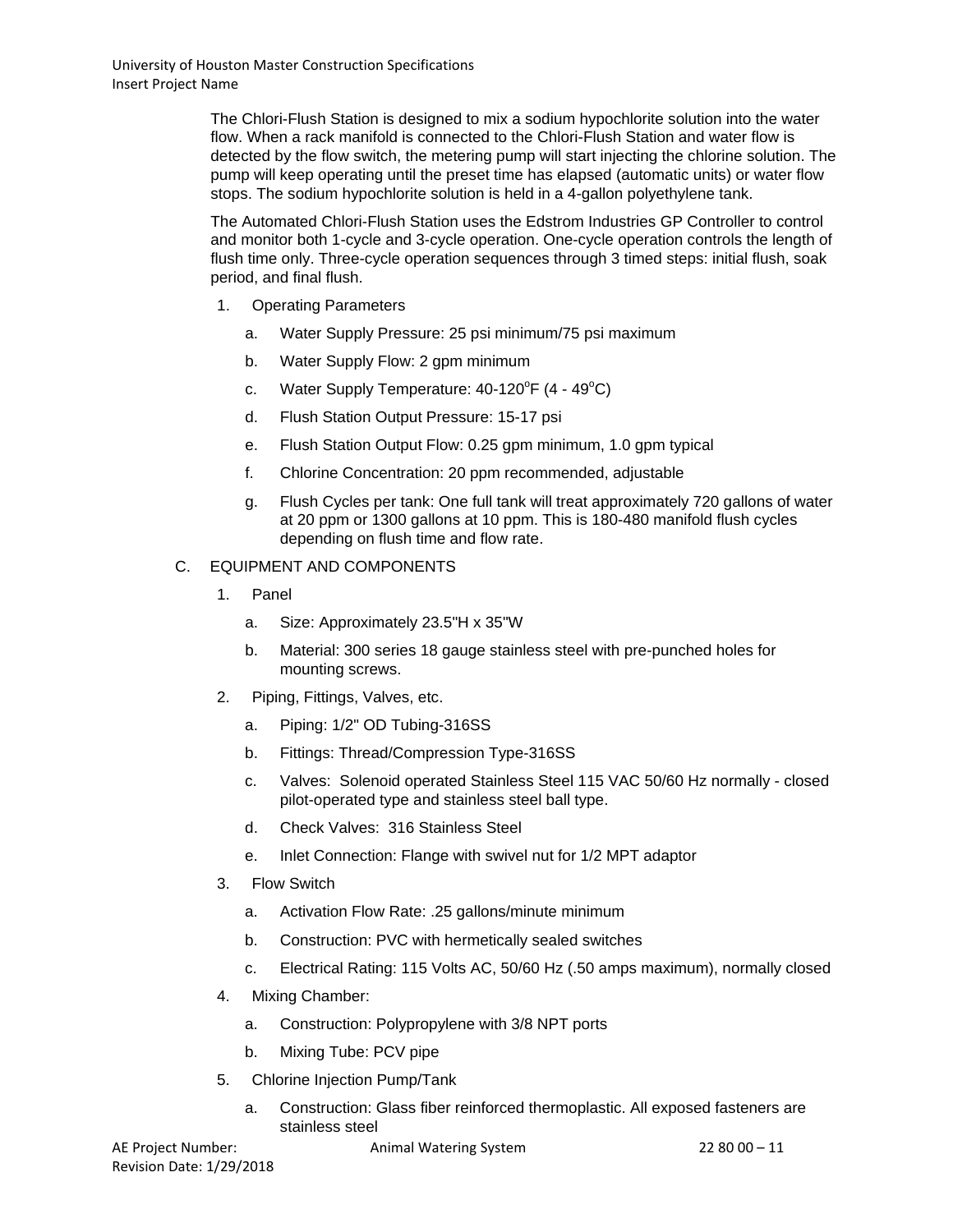- b. Flow Rate: Maximum capacity 31 ml/minute, maximum pressure 100 psi
- c. Electrical Rating: 115 volts AC, 50/60 Hz. Ave. input power is 130 watts @ maximum speed
- d. Suction and Injection: A foot valve with integral strainer is provided for the suction line. The injection point has an anti-siphon check valve with 1/2" NPT male connection
- e. Solution Tank: Capacity 4 gallon, Size 12" x 6" x 12", Material Polyethylene
- 6. Pressure Regulator:
	- a. Construction: 316 Stainless steel wetted parts
	- b. Ports: 1/2" MPT inlet, 3/8" MPT outlet
	- c. Pressure Capacity: 75 psi maximum inlet, 17 psi outlet
	- d. Flow at 17 psi 13 gpm
- 7. Recoil Hose Assembly:
	- a. Hose Material: Polyurethane 3/8" O.D. by 1/4" ID, black, FDA Grade
	- b. Hose Reach: 10'
	- c. Quick Disconnect: Universal Style stainless steel socket
- 8. Control Panel
	- a. Enclosure: Nema 12, Size 10" x 8" x 6". 304 Stainless Steel.
	- b. Electrical Requirements: 115 volts AC, 50/60 Hz, single phase, 1 amp with ground fault interrupter (GFI circuit) required (must be hard wired)
	- c. Controls:
		- 1) Manual: Selector Switch for Chlorinated Water or Plain Water
		- 2) Automatic: GP Controller features
			- a) Start and Reset Buttons
			- b) 32-Character liquid Crystal Display (LCD)
			- c) Power and Alarm indicator lights
			- d) Audible Alarm with Silence Button
			- e) Keypad with dome switches
			- f) Selectable 1-cycle and 3-cycle flush modes
			- g) Cycle settings

Flush 1: preset to 2 min, range 1-9 min Soak (3-cycle only): preset to 30 min, range 1-99 min Flush 2 (3-cycle only): preset to 2 min, range 1-9 min

## 2.6 CHLORINE INJECTOR STATION

A. GENERAL

The Chlorine Injector Station shall be a panel assembled self-contained unit designed for wall mounting. It will provide chlorinated water for the Edstrom Recoil Hose Flush Station, and other applications where the water flow rate is constant. Both units are UL LISTED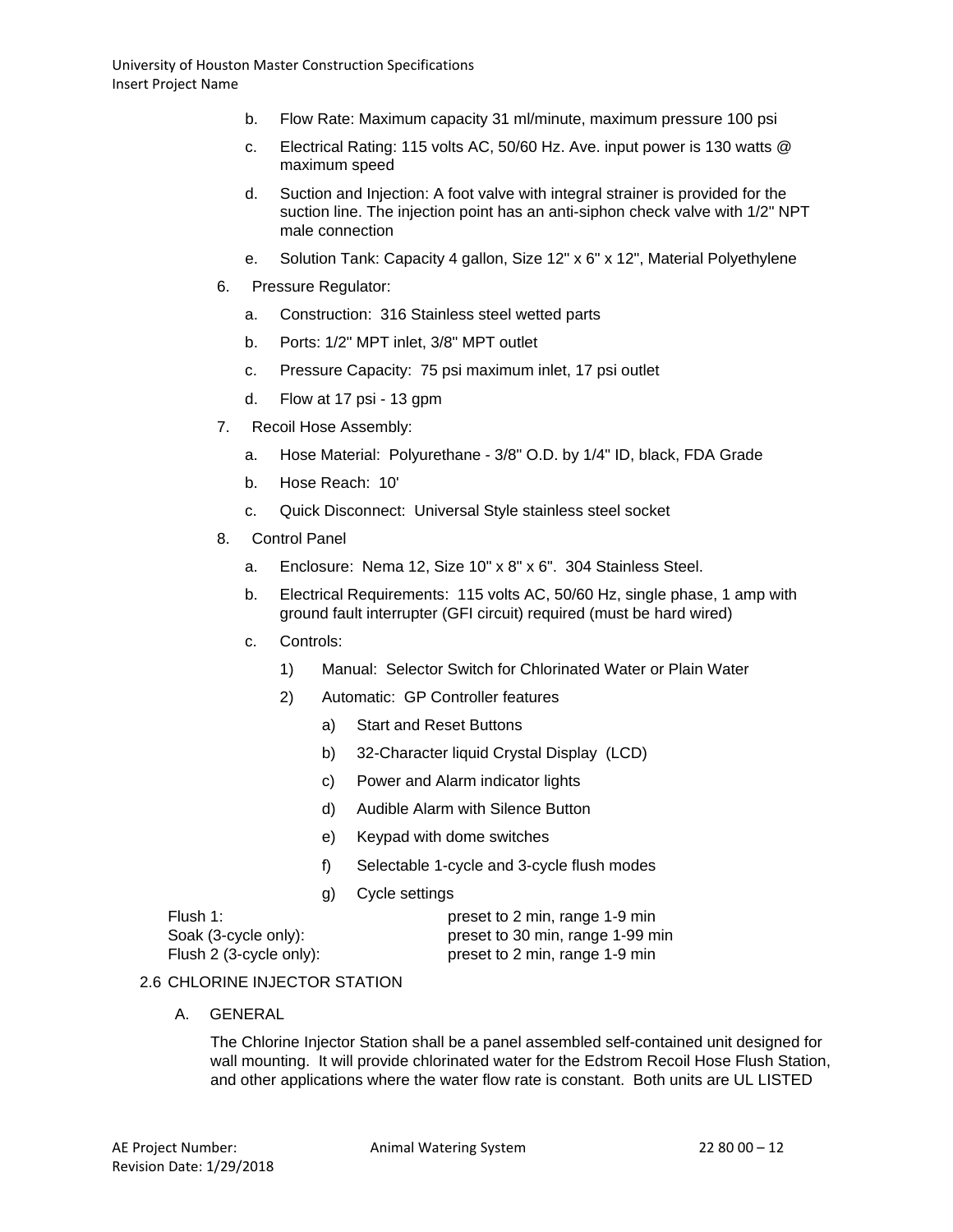The unit shall include a metering pump, a 4-gallon tank, a flow switch, a mixing chamber, electrical controls and wall mounting hardware. All components shall be compatible with either tap water or purified water supply.

- 1. Chlorine Injection Station for stand alone operation (P/N: 7130-6574-301)
- 2. Chlorine Injection Station for use only with auto Recoil Hose Flush Station (P/N 7300-5480-301) with a GP Controller to provide control functions (P/N 7130-6574- 302)
- 3. Approximate overall dimensions: 38" high by 35" wide by 10" deep.
- B. DESCRIPTION OF OPERATION

The Chlorine Injector Station is designed to mix a sodium hypochlorite solution into the water flow. When water flow is detected by the flow switch, the metering pump will start injecting the chlorine solution. The pump will keep operating until water flow stops. The sodium hypochlorite solution is stored in a 4 gallon polyethylene tank.

- 1. Operating Parameters
	- a. Water Supply Pressure:
		- 1) 75 psi maximum
		- 2) Recoil Hose Flushing 40-60 psi
	- b. Water Supply Flow:
		- 1) 0.25 gpm minimum
		- 2) Recoil Hose Flushing 4 gpm minimum
		- 3) Water Supply Temperature: 40-120°F
	- c. Chlorine Concentration: 2-20 ppm, adjustable ranges
	- d. Treatment capacity per tank: Half full tank will treat approximately 1350 gallons of water at 20 ppm.

# C. EQUIPMENT AND COMPONENTS

- 1. Panel
	- a. Size: Approximately 23.5" H x 35" W
	- b. Material: 300 series 18 gauge stainless steel with pre-punched holes for mounting screws
- 2. Piping, Fittings, Valves, etc.
	- a. Piping: 1/2" OD Tubing 316SS
	- b. Fittings: Thread/Compression Type 316SS
	- c. Ball Valve: 3/8" FPT 316SS
	- d. Inlet Connection: Flange with swivel nut for 1/2 MPT adaptor
	- e. Outlet Connection: 1/2 OD compression fitting
- 3. Flow Switch
	- a. Activation Flow Rate: .25 gallons/minute minimum
	- b. Construction: PVC with hermetically sealed switch
	- c. Electrical Rating: 120 Volts AC, 50/60 Hz, (.5 amps maximum), normally closed.
- 4. Mixing Chamber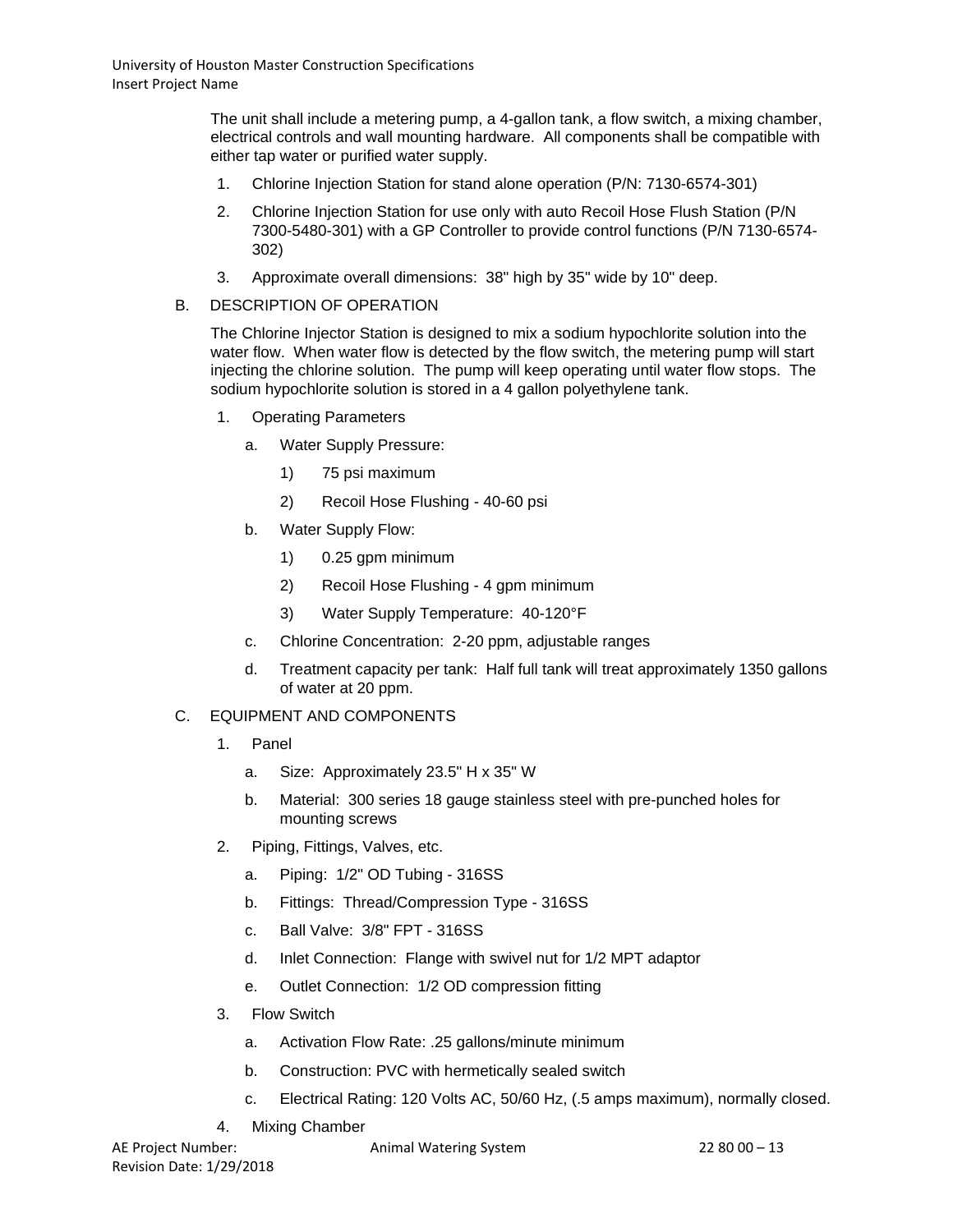- a. Construction: Polypropylene with 3/8 NPT ports
- b. Mixing Tube: PVC Pipe
- 5. Chlorine Injection Pump/Tank
	- a. Construction: Glass fiber reinforced thermoplastic. All exposed fasteners are stainless steel
	- b. Flow Rate: Maximum capacity 26 ml/minute, maximum pressure 140 psi.
	- c. Electrical Rating: 120 volts AC, 50/60 Hz. Ave. input power is 168 watts @ maximum speed.
	- d. Suction and Injection: A foot valve with integral strainer is provided for the suction line. The injection point has an anti-siphon check valve with 1/2" NPT male connection
	- e. Solution Tank: Capacity 4 gallon, size 12" x 6" x 12", Material Polyethylene
- 6. Control Panel Model 301 only
	- a. Enclosure: Nema 12, Size 10" x 8" x 6". 304 Stainless Steel
	- b. Electrical Requirements: 120 Volts AC, 50/60 Hz, single phase, 1 amp with ground fault interrupter (GFI circuit) required (must be hard wired)
	- c. Controls: Selector switch for chlorinated water or plain water
- 7. Junction Box Model 302 only
	- a. Enclosure: Weatherproof 2-gang switch box. Aluminum
	- b. Electrical requirements: Must be powered from Edstrom GP Controller on auto Recoil Hose Flush Station
	- c. Controls: Must be controlled by Edstrom GP Controller on auto Recoil Hose Flush Station

## 2.7 AUTOMATED WATERING SYSTEM CONTROLLER

A. GENERAL

The Automated Watering System Controller (AWSC) is a microprocessor based control and monitoring system specifically designed for automated animal drinking water systems and cage pan and animal room trench flushing systems. The system provides a means to simultaneously flush and monitor animal drinking water systems and control trench and cage pan flushing.

- B. PRODUCTS
	- 1. Major System Components
		- a. CONTROLLER

Collect, process, store all data from sensors; store all configuration data, provide user interface to view status, activate controls, and change configuration of all animal drinking water system pressure reducing station sensors, by pass valves and flush valves.

- 1) Enclosure and display surface mounted
	- a) Surface mount stainless steel enclosure (14"W x 16"H x 6"D)
	- b) Recessed stainless steel back box and Flush Mount Panel (16"W x 20"H x 6"D)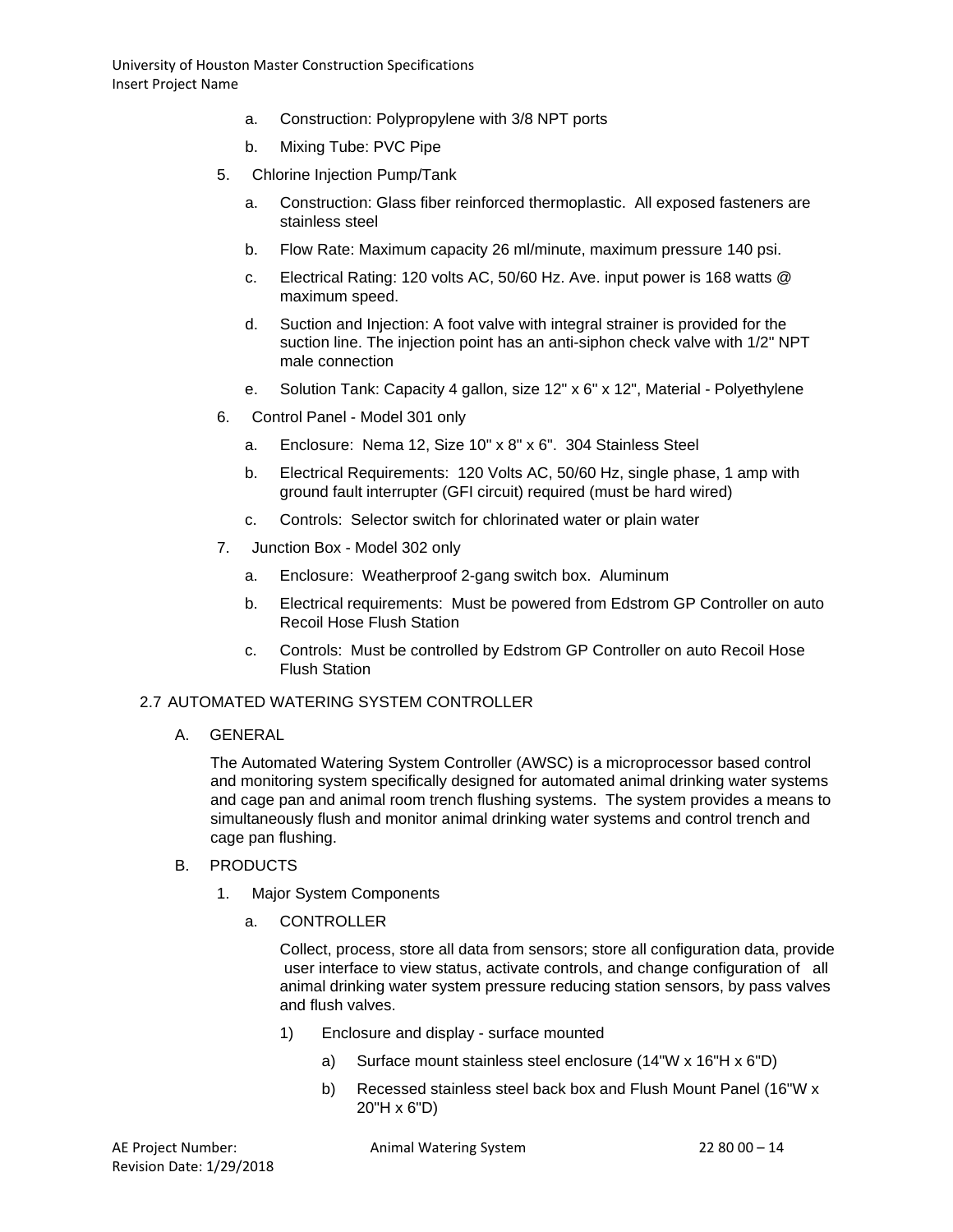- c) 40x2 character liquid crystal display
- d) 16 key keypad, all poly dome switches
- e) Input power: 24vac, 1 and 3 amp fused inputs
- 2) Processor and Communications
	- a) 16 bit microprocessor with communications coprocessor
	- b) Non-volatile user program memory
	- c) (64) 24vdc, 0.5amp outputs, fused in banks of 16 to control solenoid valves
	- d) 1 network input to monitor up to 32 pressure reducing stations for pressure and leak
	- e) Auxiliary form C dry remote alarm contact
	- f) RS-232 printer interface
	- g) Audible alarm
	- h) Alarm, service, power LED indicators
- 3) Connections and Cable
	- a) Connection to solenoid valves via 2 conductor 18 gauge shielded cable
	- b) Connection to pressure reducing station interface board via 22 gauge twisted pair network communication cable
	- c) Plug in screw connectors requiring no tools for disassembly
- b. POWER SUPPLY-Provides power to controller, interface modules and solenoid valves.
	- 1) Enclosure surface mounted
		- a) NEMA 12 painted steel (8"W x 10"H x 6"D)
	- 2) Power input and output
		- a) Input power: 120vac 3 amp fused
		- b) Output power: 24vac 10 amp fused
		- c) Plug in screw connectors requiring no tools for disassembly
		- d) Power on LED indicator
- c. Pressure Reducing Station Interface MODULE- Provides interface from network communications cable to pressure station monitoring sensors and power connection to solenoid valve
	- 1) Enclosure
		- a) ABS plastic water resistant
	- 2) Processor and Communications
		- a) 8 bit microprocessor
		- b) Output: 24vdc to solenoid valve
		- c) Inputs: high pressure switch, low pressure switch, flow switch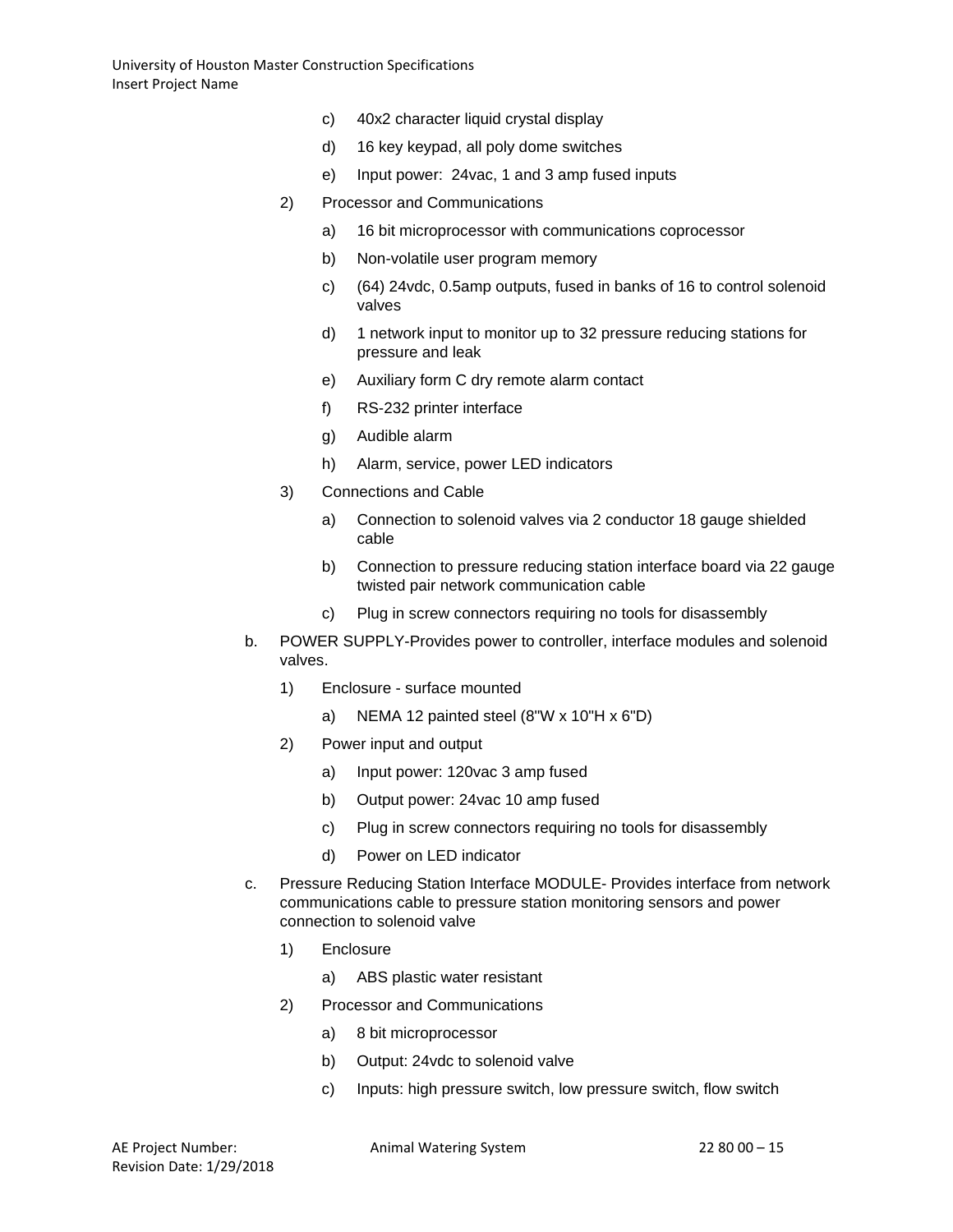- d) LED indicator lights: high and low pressure, flow switch, power and service
- e) Plug in screw connectors requiring no tools for disassembly
- d. PRINTER Remote
	- 1) HP color inkjet
	- 2) Serial to parallel converters with appropriate line drivers
- e. SPEECH/MODEM ALARM notification and dial in device
	- 1) 33.6 or better modem with voice mail

### 2. MONITORING DEVICES

- a. Pressure Switch-Monitor animal watering system pressure reducing station for high and low water pressure
	- 1) Materials and ratings
		- a) Wetted materials: 17.7 PH series stainless steel
		- b) Low pressure setting: 1.25 PSI +/- 1/4 PSI
		- c) High pressure setting 7.25 PSI +/- 1/4 PSI
		- d) Contacts open when system pressure between low and high settings
		- e) Rating: SPDT 10 amp at 120 vac
	- 2) Flow Switch-Monitor animal watering system for water flow
		- a) Materials and ratings
			- (1) Wetted materials: polysulfone and 300 series stainless steel
			- (2) Flow rate actuation: 80 ml/min +/- 20 ml/min
			- (3) Rating: normally open SPST 0.17 amp at 120 vac
- 3. CONTROL DEVICES
	- a. Solenoid Valve-Provide bypass to high pressure regulator in pressure reducing station, open to flush watering room distribution systems, individual cage rack flushing systems, trench or cage pan flushing systems
		- 1) Pressure reducing station bypass, room distribution and cage rack flush valves
			- a) Body material: 316 stainless steel
			- b) Input power: 24 vdc 0.5 amp
			- c) Watertight junction box connector with spade or screw connectors
			- d) Coil: epoxy encapsulated one piece
			- e) Ports: 3/8 inch FPT
			- f) Diaphragm: Buna N
		- 2) Trench and cage pan flush valves
			- a) Wetted material: brass
			- b) Input power: 24 vdc 0.5 amp
			- c) Watertight junction box connector with spade or screw connectors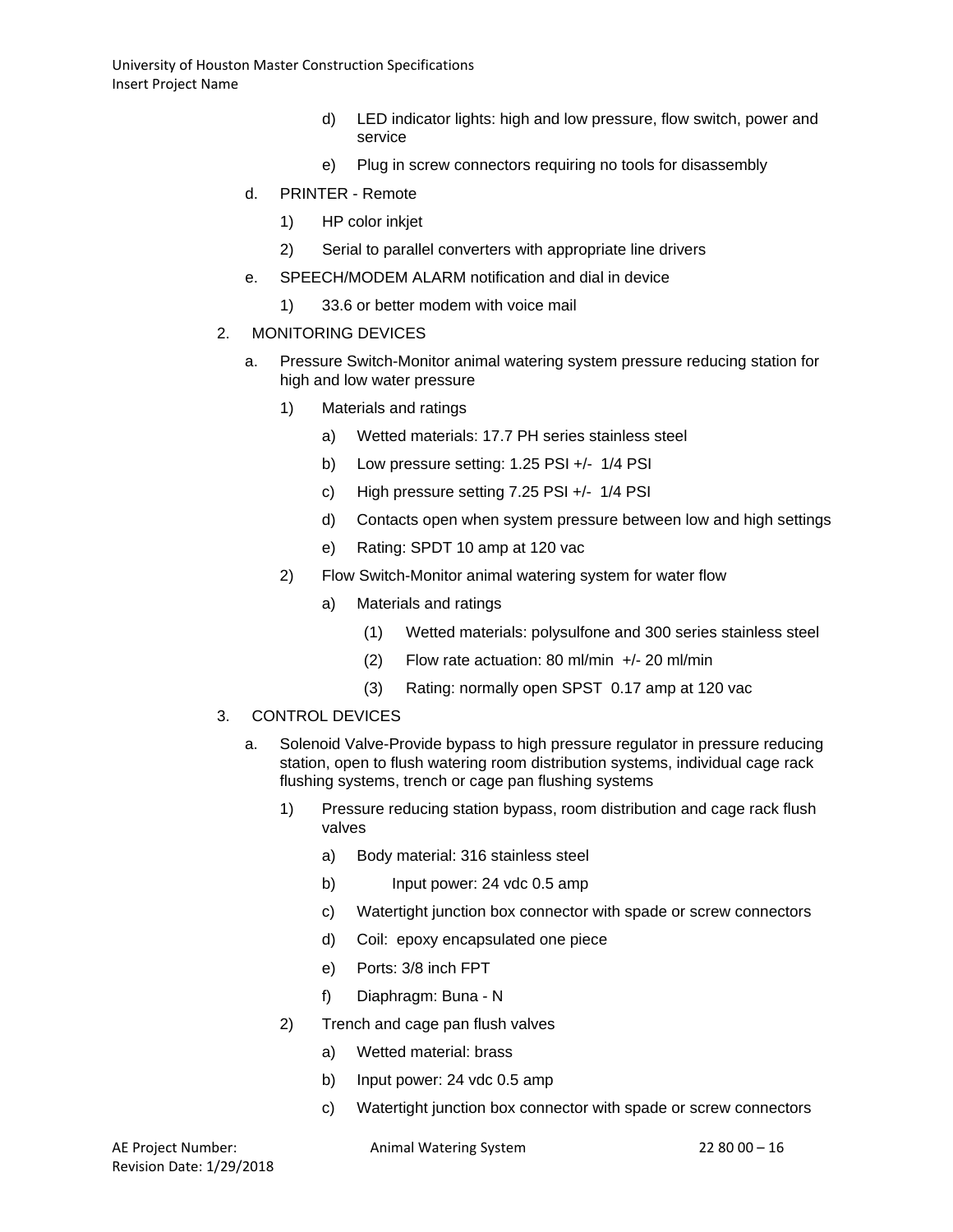- d) Coil: epoxy encapsulated one piece
- e) Ports: to match inlet pipe size
- f) Diaphragm: Buna N
- 4. CAPABILITIES AND FEATURES
	- a. Automated Monitoring and Control of Animal Drinking Water Systems
		- (1) Open sequentially and in combination, pressure reducing station bypass and terminal or individual cage rack solenoid flush valves
		- (2) Allow flushing at only one point at a time
		- (3) Delay closure of terminal flush solenoid valve allowing system to return to normal operating pressure
		- (4) Control system flushing with user defined start times entered at the controller user interface
		- (5) Control flushing of an individual room or cage rack flush solenoid valve at the controller after entering a valid PIN
		- (6) Report and store events at the controller verifying a successful flushing sequence based on data from pressure reducing station pressure and flow sensors
		- (7) Begin alarm notification process when pressure reducing station pressure and flow sensors indicate a flush sequence has failed, or when a high or low pressure or leak condition is sensed
	- b. Automated Flushing of Animal Room Trenches and Cage Pans
		- 1) Open sequentially trench or cage pan solenoid flush valves
		- 2) Allow flushing at only one point at a time
		- 3) Control system flushing with user defined interval times entered at the controller user interface
		- 4) Control flushing of an individual trench flush or cage pan flush solenoid valve at the controller after entering a valid PIN
	- c. Alarm Notification
		- 1) Activate remote alarm contact during alarm condition
		- 2) Activate controller alarm LED indicator during alarm condition
		- 3) Display alarm condition in status screen, showing location and nature of the alarm
		- 4) Activate audible alarm during alarm condition until silence button is pushed
	- d. Data Storage
		- 1) Store all system activity data, including alarm information, flush start and end data, user activity and alarm acknowledge activity in non volatile memory
		- 2) Store all configuration data in non volatile memory
	- e. Data Reporting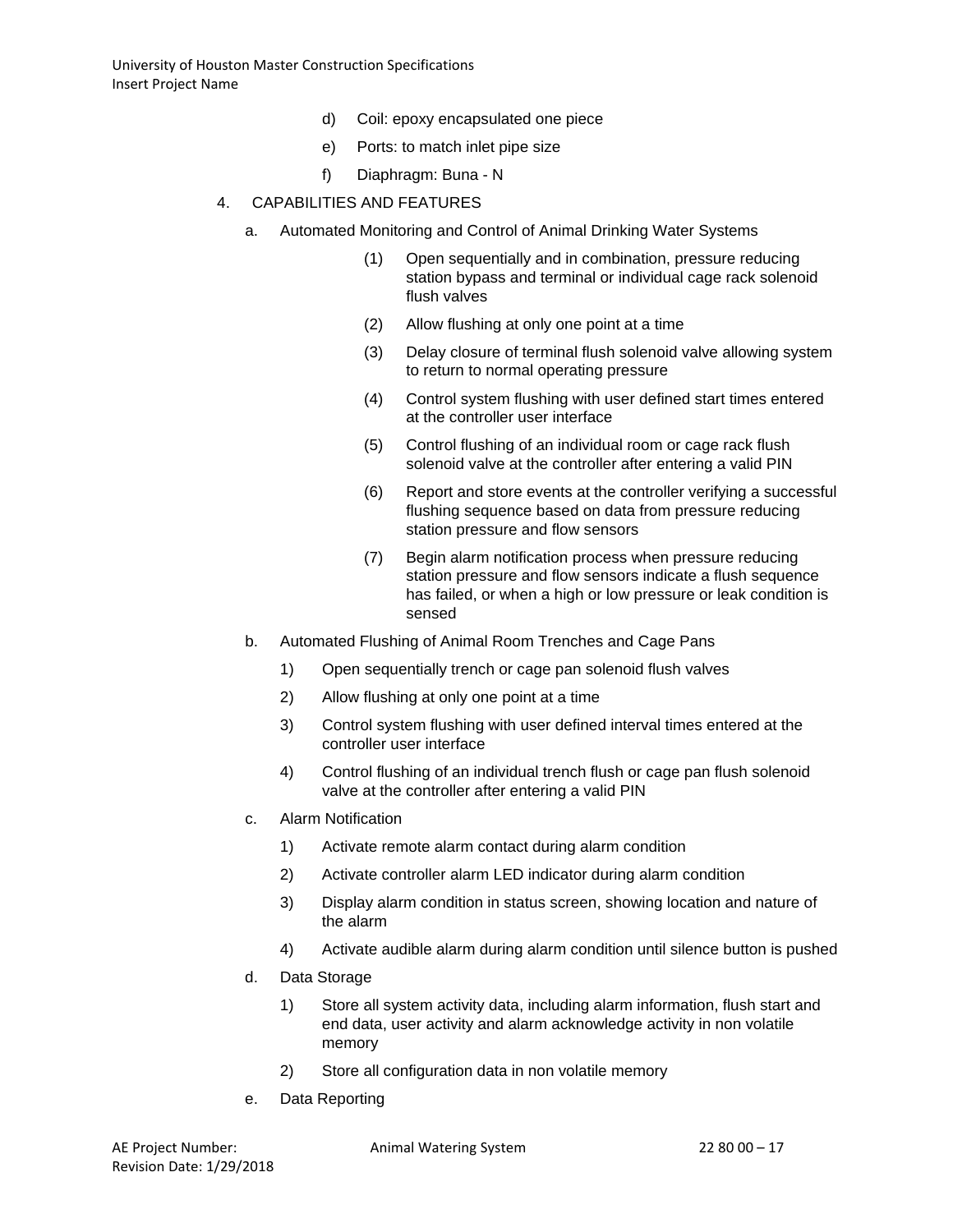- 1) Provide printed reports for a user defined date range including all activities and alarm information including date, time and location
- f. User Interface
	- 1) Provide complete and self contained user interface at the controller requiring no additional input devices such as an external computer or replacement of programmed microchips to modify system setup or configuration
	- 2) Provide status screens to display time, date, system status and current alarm conditions
	- 3) Provide activate screens to allow the user, after entry of a valid PIN to activate a flush sequence, flush an individual flush valve, pulse an individual flush valve or activate high pressure at a pressure reducing station and acknowledge alarms
	- 4) Provide configure screens to allow user, after entry of a valid PIN and passcode to add a PIN, delete a PIN, change date and time, activate audible alarm, set sequence times, set flush length, set alarm delays
	- 5) Provide install screens to allow user, after entry of a valid PIN and passcode to add new monitoring and control devices to the system
	- 6) Provide plain English messages and user defined labels for all control and monitoring devices

# PART 3EXECUTION

- 3.1 EXAMINATION
	- A. Examine and verify that surfaces of the structure to receive the animal watering system have no defects or errors that would result in poor or potentially defective application or cause latent defects in workmanship.
	- **B.** Report any unsatisfactory conditions to the **Architect.**
	- C. Starting installation shall imply acceptance of surfaces.
- 3.2 INSTALLATION
	- A. Install in accordance with manufacturer's latest published requirements, specifications, details, and approved submittals.
- 3.3 ADJUSTING
	- A. Provide an adequate number of service representatives (minimum of one full time) for the four-week period immediately prior to the occupancy of the facility to adjust and repair any part of the equipment, to ensure proper start-up, smooth operation, and correction of any mechanical failure. The names, addresses and telephone numbers, including both office and residence, of the service representatives assigned to this installation shall be provided at the onset of the specified period.
- 3.4 DEMONSTRATION
	- A. Start-Up Assistance: The Owner will designate one member of the Owner's staff to accompany the service representatives described in 3.3 above.
	- B. Operational and Maintenance Training: Provide instruction by factory-trained and certified personnel for a minimum of 6 of the Owner's personnel for a period of not less than 40 hours. The training shall be given at a location designed by the Owner, in addition to any necessary onsite orientation and training. Provide bound copies of training materials for each attendee plus additional copies as required by the contract close-out. The contractor